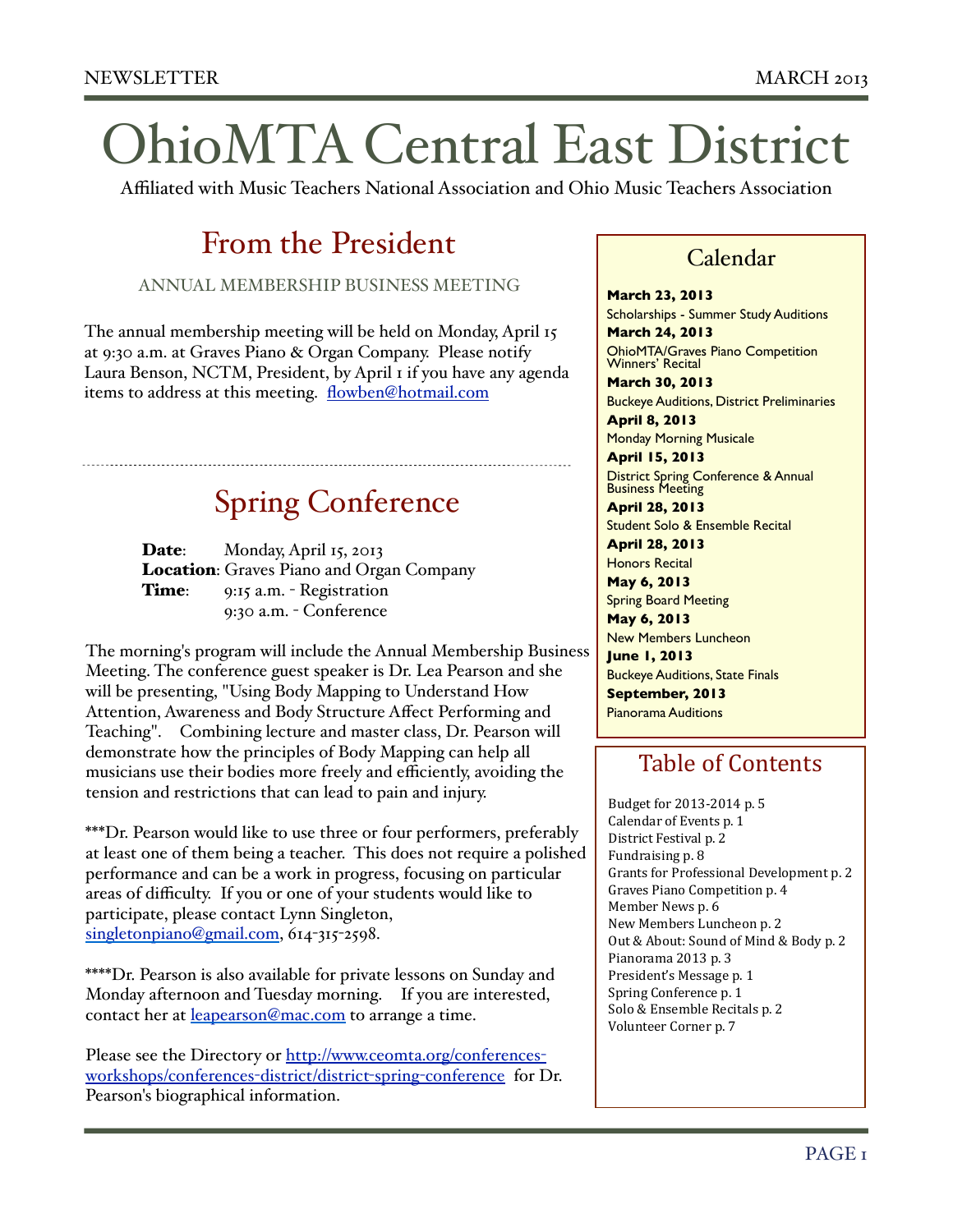### Solo & Ensemble Recitals & Honors Recital

The next Solo and Ensemble Recitals & the Honors Recital are scheduled for Sunday, April 28, 2013, at Graves Piano & Organ Co. Be sure to get your registrations and participation fees (fees only for the Solo & Ensemble Recitals) in by Thursday, April 18, 2013 (postmarked). The recitals are open to students of all members who have studied for at least one year. They are a great performance opportunity for any well-prepared student, and the perfect chance for them to hear other fine students from our district. The Honors Recital features the winners of the OhioMTA scholarships and Buckeye Auditions competition winners. It is a wonderful opportunity to hear them all perform in this setting.

Detailed information can be found on pages 22 and 23 of the Activities Guide & Membership Directory and on our website: [http://](http://www.ceomta.com/student-events/recitals-solo-ensemble) [www.ceomta.com/student](http://www.ceomta.com/student-events/recitals-solo-ensemble)-events/recitals-solo-ensemble. Please contact Dr. Caroline B. Salido-Barta, Chair, at 614-751-9665 or [thepianoartsstudio@yahoo.com,](mailto:thepianoartsstudio@yahoo.com) for additional questions.

### Grant \$\$ Available

The Central East District is offering \$350 in professional development grants in 2013. Applications are due by May 30, and awards will be announced the following week. Consider what you need to take your teaching to the next level and put together a plan. Grants can cover fees for workshops and educational conferences, or the cost of studying with a master teacher or expert in an area of special interest. Highest consideration is given to applicants who show how their teaching will be directly enriched through their proposed plan.

Page 14 of the Directory includes detailed requirements and suggestions for submitting your application. Be sure to take advantage of this important opportunity! Questions may be directed to Naomi Hoyt, Chairman of Grants for Professional Development.  $(614)$  558-3548 or [naomibhoyt@yahoo.com.](mailto:naomibhoyt@yahoo.com)

# District Festival Shines!

On Saturday, February 23, 232 students of 35 teachers participated in District Festival at Capital University. Thanks to all the teachers who prepared their students and congratulations to all of the student performers. The Festival was a great success. Thank you to all volunteers who helped the day to run smoothly.

#### - **Jennifer Stadler**, Festival Chairperson

# Prospective Members & Retiree Names Needed

#### NEW MEMBERS LUNCHEON

The New Members Luncheon will be held on Monday, May 6 at Westerville Christian Church. If you know a teacher who is not a member, please submit their name and contact information so that they can receive an invitation to this luncheon. Also, if you are retiring or know a member who is retiring from teaching, please send that contact information as well so that this person can be honored at the luncheon. Send information to Susan Treer, Membership Chairman [caribou06@sbcglobal.net](mailto:caribou06@sbcglobal.net) or 614-316-1019.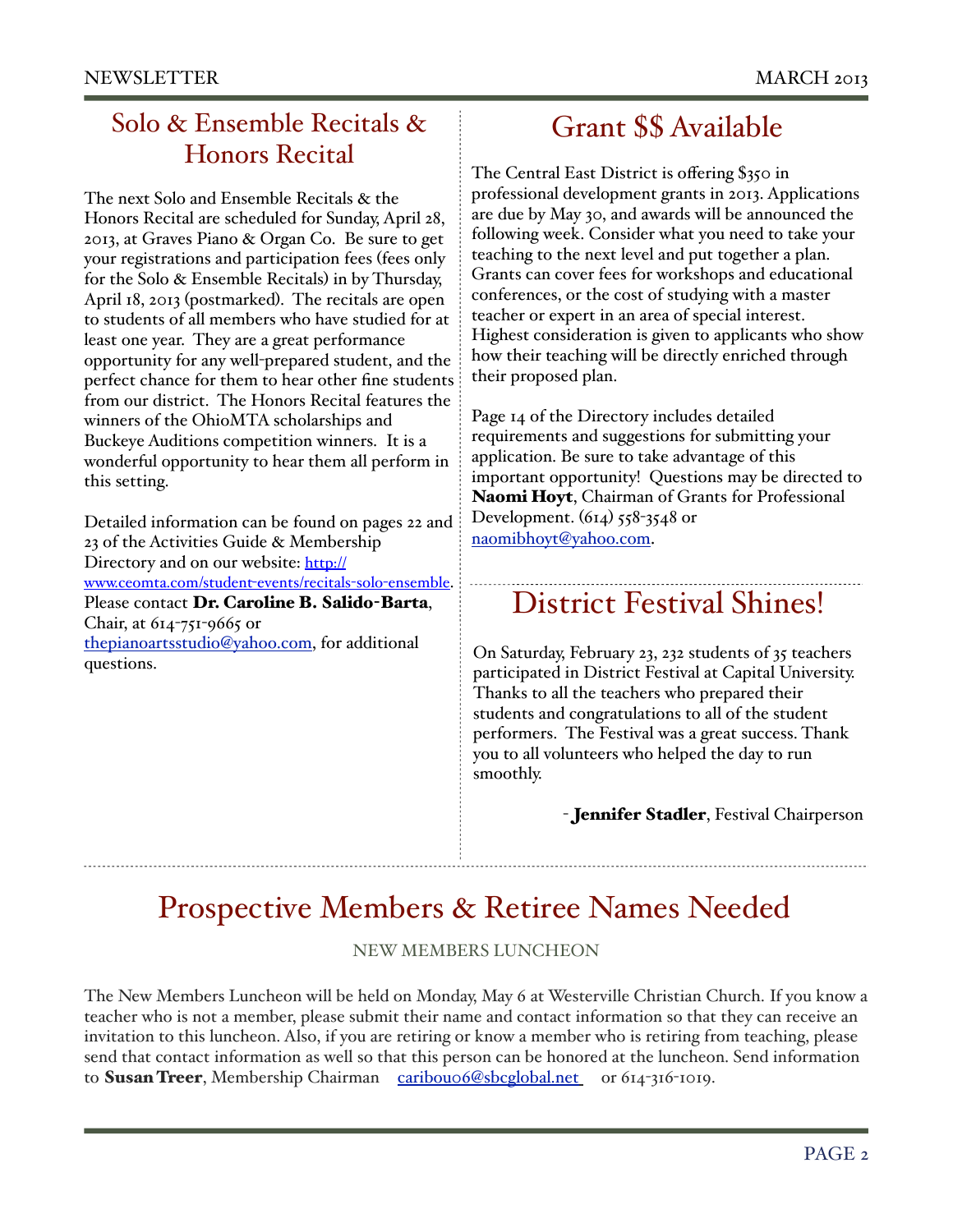## Pianorama 2013

| Level | Repertoire - Available at Graves, Stanton's & Music & Arts Price<br><b>Westerville &amp; Worthington locations.</b>          |        | Date<br>Pub-<br>lished |
|-------|------------------------------------------------------------------------------------------------------------------------------|--------|------------------------|
| 1A    | Famous & Fun Duets, Vol. 1, Carol Matz/Alfred<br><b>Eine Kleine</b><br><b>Snake Charmer</b><br><b>Merry Widow</b>            | \$7    | 2010                   |
|       | Pussy Cat, JW Elliott, arr. ME Clark/Myklas                                                                                  | \$3    | 1994                   |
| 1Β    | Famous & Fun Duets, Vol. 2, Carol Matz/Alfred<br>Can-can<br><b>Barcarolle</b><br>Scarborough Fair<br>Beethoven's Symphony #5 | \$7    | 2010                   |
| 2Α    | Five Star Patriotic Duets, D. Alexander/Alfred<br><b>America the Beautiful</b><br><b>Simple Gifts</b>                        | \$6    | 2002                   |
|       | Kaleidoscope Duets, Book 3, Jon George/Alfred<br>Indian Summer<br>Polish Song                                                | \$6    | 1974                   |
| 2B    | Jazz, Rags & Blues, Bk 1, M. Mier/Alfred<br>San Francisco<br><b>Dallas</b>                                                   | \$7    | 2003                   |
|       | Celebrated Piano Duets #2, Robert Vandall/Alfred<br>Lyric Waltz<br><b>Swirling Winds</b>                                     | \$7.50 | 2005                   |
| 3A    | Northern Prairie (entire suite), M. Bober/Alfred                                                                             | \$7    | 2008                   |
| 3B    | Irish Air, Robert Vandall/ Myklas                                                                                            | \$4    | 2000                   |
|       | Jazzin' About, Pamela Wedgwood/Alfred<br><b>Big Mack</b><br><b>Fast Lane</b><br><b>Amber</b>                                 | \$13   | 1996                   |
| 4     | Suite in Season, Melody Bober/Alfred<br><u>Autumn Ballade</u><br><b>Summer Latin</b>                                         | \$8    | 2012                   |
|       | Contra Dance, L. van Beethoven/ Fischer                                                                                      | \$3    | 1999                   |
| 5     | Three Baroque Pieces, Mouret, arr.W&A/Kjos<br>Rondeau                                                                        | \$3.45 | 1983                   |
|       | More Dixieland Duos, Arr. McLeod & Elledge/Kjos<br><u>Ja Da</u>                                                              | \$6    | 2001                   |
|       | Slavic Dances, Vols. 1&2/ Antonin Dvorak/Alfred Masterwork \$12<br>Op. 46, No. 4                                             |        | 2012                   |
| AE    | Across the Field (OSU Fight Song), Scott Michal/ H Leonard \$3                                                               |        | 2001                   |
|       | Petite Suite/Claude Debussy, arr. W & A/Kjos<br>Menuet, No. 3                                                                | \$5    | 1991                   |
|       | The Scarlet [and Grey] Cape, Ralph Federer/ Fischer                                                                          | \$4    | 1949                   |

#### PIANORAMA PREVIEW

We are excited and privileged to be performing Pianorama 2013 at OSU this year. Both Pianorama performances will be professionally recorded by the OSU School of Music. Only 100 CD's each of the 6:00 and 8:00 p.m. concerts will be produced. All other audio or visual recording of the performances is prohibited by law. Thus you and your students may wish to reserve CD's in advance. You can preorder the CD's for your students, families and friends on the registration form. They will be distributed via teachers AFTER Pianorama 2013 – in time for holiday gifts. Orders will also be taken at rehearsals and performances.

Please visit [http://www.ceomta.org/](http://www.ceomta.org/pianorama) [pianorama](http://www.ceomta.org/pianorama) for registration forms and information about Pianorama. If you would do not have internet access and did not receive a mailing, contact Amy (614-899-2711) or Melissa (614-425-9909).

~Amy Girvin & Melissa Robol, NCTM, Co-Chairs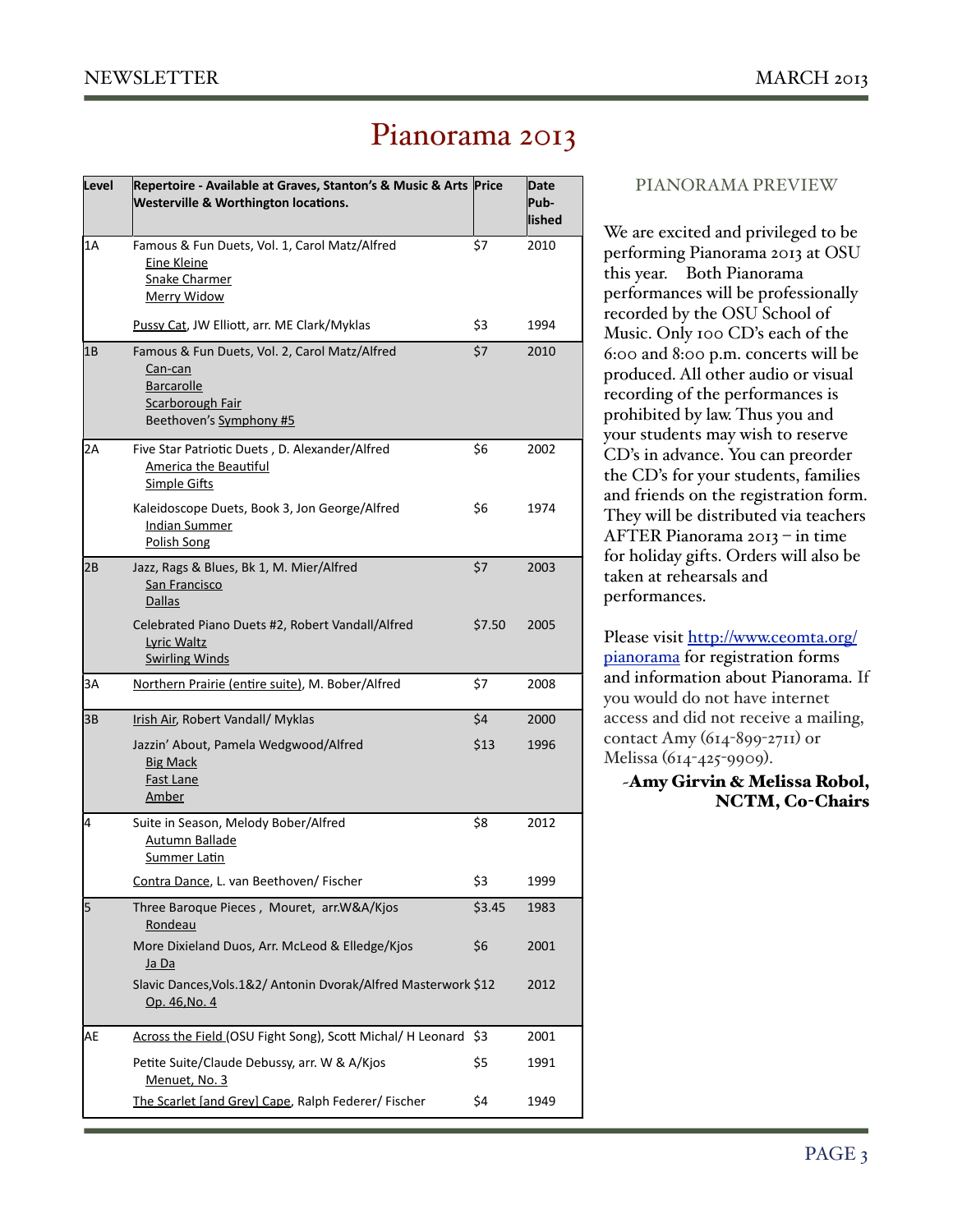**ELEMENTARY** 

### 2013 OhioMTA Central East District/Graves Solo and Ensemble Competition Winners' List

| <b>ELEMENTARY</b><br><b>SOLO</b> | <b>STUDENT</b>     | <b>TEACHER</b>      | <b>JUNIOR SOLO</b>     | <b>STUDENT</b>                    | <b>TEACHER</b><br>Suzanne |
|----------------------------------|--------------------|---------------------|------------------------|-----------------------------------|---------------------------|
| 1st Place                        | <b>Taylor Wang</b> | Nina Polonsky       | 1st Place              | Abhik Mazumder                    | Newcomb                   |
| 2nd Place                        | Alex VanBibber     | Mary Craig Powell   | 2nd Place              | Allison Kao                       | Ella Karasik              |
| 3rd Place                        | Stephanie Yen      | Sean Schulze        | 3rd Place              | Cindy Ji                          | Benita Tse-Leung          |
| 4th Place                        | Asya Yulya Akkus   | Ella Karasik        | 4th Place              | Minjue Wu                         | Nina Polonsky             |
| Honorable                        |                    |                     | Honorable              |                                   | Nozomi                    |
| Mention                          | Abhijit Devalapura | Kathleen Sadoff     | Mention<br>Honorable   | <b>Yangxing Ding</b>              | Yamaguchi                 |
|                                  |                    |                     | Mention                | Kelley Long                       | Kathleen Sadoff           |
| <b>JUNIOR DUET</b>               | <b>STUDENT</b>     | <b>TEACHER</b>      | <b>SENIOR SOLO</b>     | <b>STUDENT</b>                    | <b>TEACHER</b>            |
| 1st Place                        | Ingrid Deng        | Nina Polonsky       | 1st Place              | Jingci (Elaine) Liu<br>Gregory    | Tianshu Wang              |
| 1st Place                        | Jacob Dimenbort    | Nina Polonsky       | 2nd Place              | Hartmann                          | <b>Michael Chertock</b>   |
| 2nd Place                        | Ashley Au          | Ida Goldberg        | 3rd Place              | Pui Lam Cheng                     | Jackson Leung             |
| 2nd Place                        | Celia Zhang        | Ida Goldberg        | 4th Place<br>Honorable | Caroline Gao                      | Benita Tse-Leung          |
|                                  |                    |                     | Mention<br>Honorable   | <b>Raymond Truong</b>             | Mary Craig Powell         |
|                                  |                    |                     | Mention                | Charles Zhang                     | Nina Polonsky             |
| <b>YOUNG ARTIST</b>              |                    |                     |                        |                                   |                           |
| <b>SOLO</b>                      | <b>STUDENT</b>     | <b>TEACHER</b>      | <b>ADULT DUET</b>      | <b>STUDENT</b>                    | <b>TEACHER</b>            |
| 1st Place                        | Winjie (Felix) Lu  | <b>Tianshu Wang</b> | 1st Place              | Ho-Tung Poon<br>Sandra Ho-Suet    | Jackson Leung             |
| 2nd Place                        | <b>Brook Zhang</b> | Nina Polonsky       | 1st Place              | Poon                              | Jackson Leung             |
| 3rd Place                        | Chyh Shen Low      | Siok Lian Tan       | 2nd Place              | Ejiela Agi                        | Tianshu Wang              |
| 4th Place<br>Honorable           | Jolyn Tsai         | Nelson Harper       | 2nd Place<br>Honorable | Jingci (Elaine) Liu               | Tianshu Wang              |
| Mention                          | Su Long Wong       | Jackson Leung       | Mention<br>Honorable   | Wenjie (Felix) Lu<br>Yuan (Frank) | Tianshu Wang              |
|                                  |                    |                     | Mention                | Wang                              | <b>Tianshu Wang</b>       |
|                                  |                    |                     |                        |                                   |                           |

### Sound of Mind & Body

On March 3, 19 students played in "Sound of Mind and Body" at Riverside Hospital. Students of Janice Cahill, Amy Rebecca Laurence NCTM, Rachel Mauricio Mills, Melissa Robol NCTM and Sally Sansbury NCTM took part. The repertoire varied from Early Elementary to Advanced. We provided just over an hour of beautiful music in three locations. - Melissa Robol, NCTM, Chair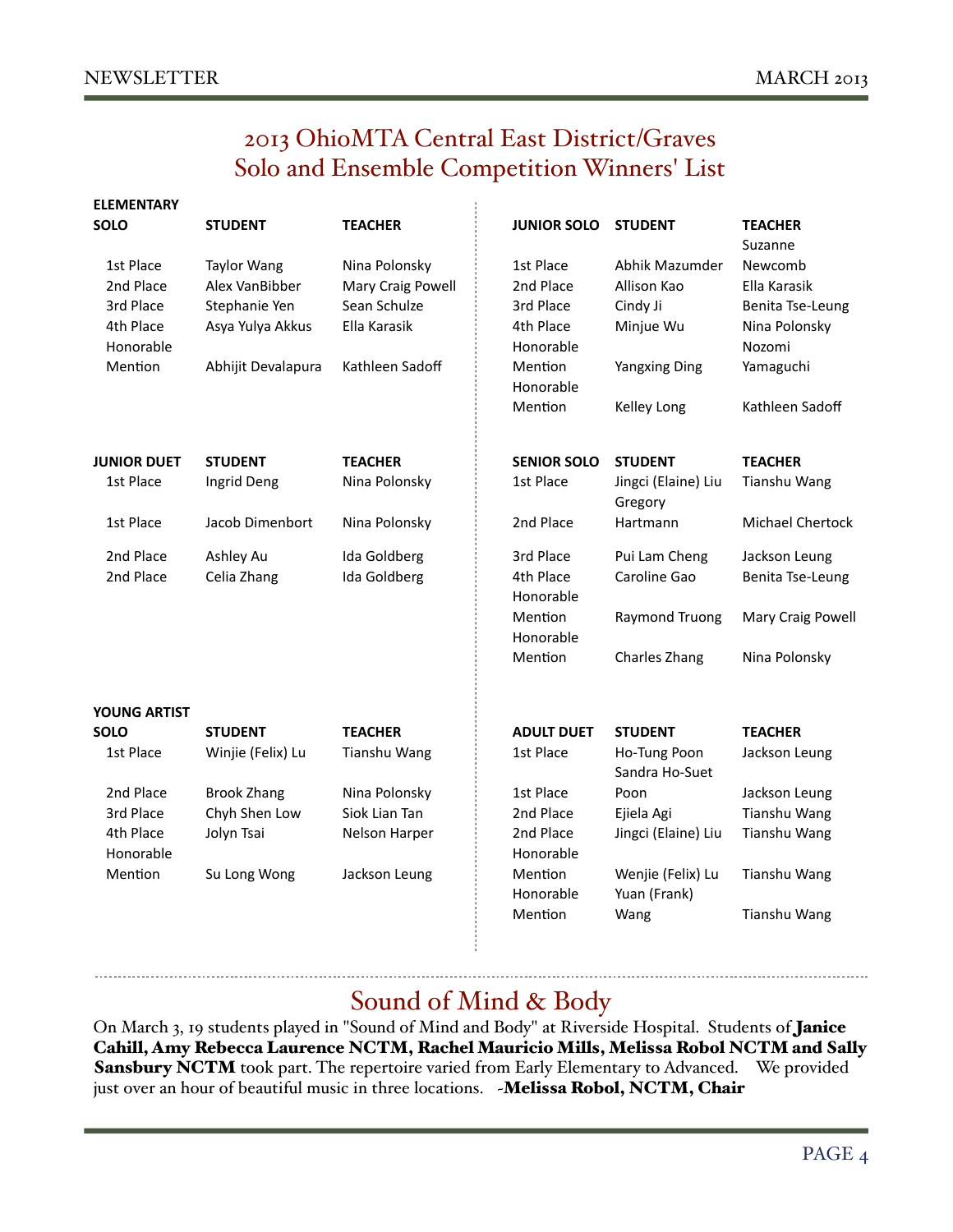# 2013-2014 Annual Operating Budget

The Budget Committee for the Central East District met and are pleased to submit the following 2013-14 budget proposal for consideration . The budget will be voted on by the membership at the Annual Business Meeting on April 15, which takes place as part of the District Spring Conference. We are pleased to make some recommendations which provide increased scholarships and potential dollars for new or existing activities as we have recently received some very generous donations to our organization.

If you have any questions about the budget proposal, feel free to contact Bruce Piper, NCTM at [bpiper0378@gmail.com.](mailto:bpiper0378@gmail.com)

| Income                             |             |
|------------------------------------|-------------|
| <b>Buckeye Entrance Fees</b>       | \$1,100.00  |
| Directory Ads                      | \$1,200.00  |
| <b>District Festival Income</b>    | \$3,200.00  |
| Donation                           | \$3,500.00  |
| Fundraiser Income                  | \$800.00    |
| <b>Interest Earned</b>             | \$500.00    |
| Lancaster Event Income             | \$400.00    |
| Membership Dues                    | \$2,500.00  |
| <b>OMTA-GRAVES</b>                 | \$3,250.00  |
| Piano Workshop Income              | \$150.00    |
| Pianorama Income                   | \$5,000.00  |
| Scale Olympics Income              | \$0.00      |
| <b>Student Recital Fees</b>        | \$200.00    |
| Summer Scholar Donation            | \$650.00    |
| Summer Scholarship Fees            | \$250.00    |
| Total Income                       | \$22,700.00 |
| <b>Expenses</b>                    |             |
| <b>Bank Charge</b>                 | \$0.00      |
| <b>Buckeye Audition Expense</b>    | \$1,500.00  |
| <b>Buckeye Awards</b>              | \$1,350.00  |
| <b>Buckeye State Entry Fee</b>     | \$900.00    |
| Certification Expense              | \$100.00    |
| Collegiate Chapter Exp.            | \$200.00    |
| <b>Community Relations</b>         | \$100.00    |
| Directory Expense                  | \$650.00    |
| <b>District Conference Expense</b> | \$1,400.00  |
| <b>District Festival Expense</b>   | \$2,500.00  |
| Financial Compilation              | \$0.00      |
|                                    |             |

| <b>Expenses (cont.)</b>        |             |
|--------------------------------|-------------|
| Fundraiser Expense             | \$300.00    |
| <b>IMTF Expense</b>            | \$75.00     |
| <b>Lancaster Events</b>        | \$400.00    |
| <b>Membership Expense</b>      | \$200.00    |
| <b>Monday Morning Music</b>    | \$25.00     |
| <b>MTNA Foundation</b>         | \$100.00    |
| <b>MTNA</b> Initiatives        | \$350.00    |
| New or Existing Initiatives    | \$2,400.00  |
| <b>OMTA-GRAVES Expense</b>     | \$2,500.00  |
| Out and About                  | \$200.00    |
| Piano Workshop Expense         | \$1,600.00  |
| Pianorama Expense              | \$3,000.00  |
| President's Expense            | \$400.00    |
| President's State Conf. Exp.   | \$600.00    |
| Professional Dev Exp.          | \$25.00     |
| <b>Professional Dev Grants</b> | \$1,000.00  |
| Scale Olympics Expense         | \$100.00    |
| <b>String Workshops</b>        | \$600.00    |
| <b>Student Recital Expense</b> | \$50.00     |
| Summer Scholar Awards          | \$2,850.00  |
| Summer Scholar Expense         | \$1,000.00  |
| Scholarship Initiative         | \$1,000.00  |
| <b>Taxes and License</b>       | \$50.00     |
| Treasurer's Expense            | \$200.00    |
| Woodwinds Workshop Exp         | \$0.00      |
| Web Page                       | \$400.00    |
| <b>Total Expenses</b>          | \$28,125.00 |
| <b>Net Operating Income</b>    | -\$5,425.00 |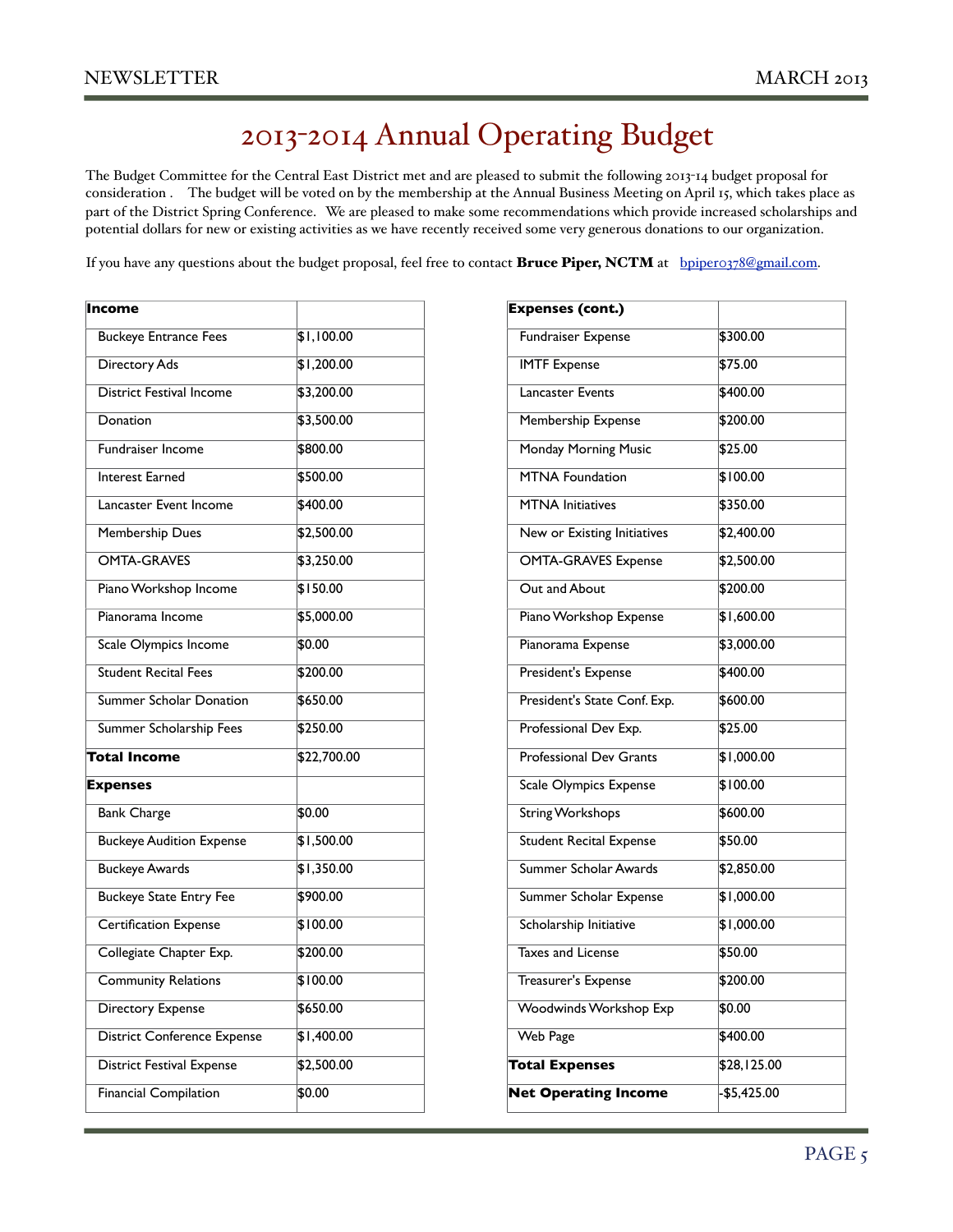MEMBER NEWS

### We are pleased to announced that Dr. Rebecca Johnson, NCTM

has been elected to the office of

President-Elect of MTNA!

Congratulations Becky!

### Congratulations to Bruce Piper, NCTM,

who has been chosen as

Central East District

2013 Nationally Certified Teacher of the Year!

Bruce exemplifies the high standards of our profession through his private teaching, participation in community and church music, and his many years of service to MTNA in a wide variety of capacities. He is currently the District Treasurer, a position he has held for several terms. Thank you, Bruce, for contributing to the music community with your great energy and commitment to excellence! ~Carol Rein, NCTM

#### LONG-TIME MEMBER PASSING

We mourn the passing of former member of Central East District & MTNA National Certification Chair, Harriet Green, NCTM. Harriet passed away on February 5 in Fort Meyers, FL, where she had been living for the past year. She was a long-time member of the Columbus musical community, active in Women in Music Columbus, the Sigma Alpha Iota music sorority, Columbus MTA, the Saturday Morning Music Club, and the Congregation Tifereth Isreal's music scholarship program, the Justin Hackman Music Competition. Condolences may be sent to her daughter: Teddy Rosenfel, 1320 Kingswood Ct., Fort Myers, Fla. 33919

#### DIRECTORY UPDATES

Please update your Directory with the following changes as of March 2013. Cut out and paste on the blank page of your Directory.  $\sim$  **Susan Treer**, Membership Chair

Address Change: Dr. Nick Ross 49 Parkview Avenue, Westerville, OH 43081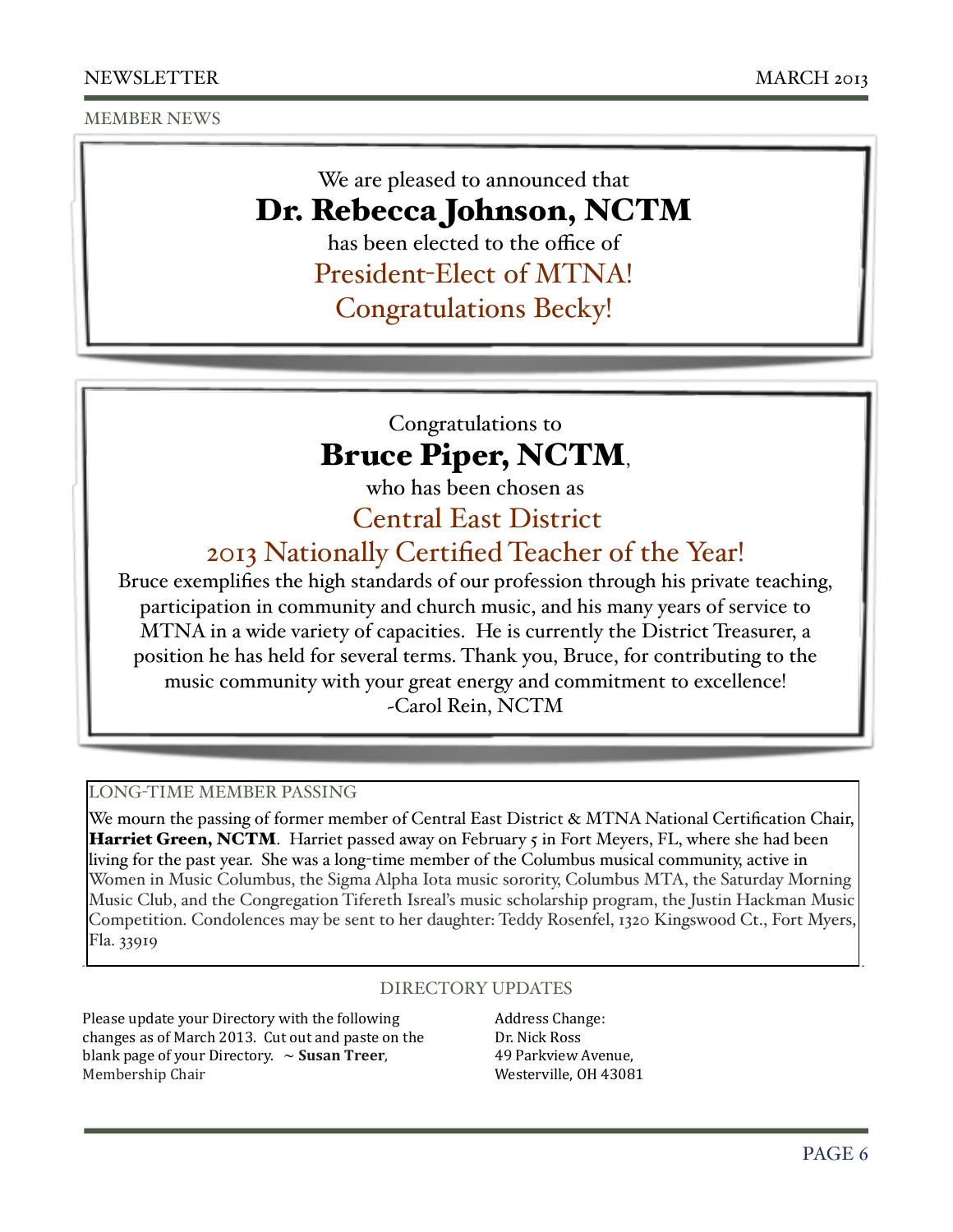# Volunteer Corner - Thank you!

Volunteers do not necessarily have the time; they just have the heart. ~Elizabeth Andrew

The Central East District of OhioMTA relies on many volunteers to make events run smoothly. Without their assistance, we could not offer the opportunities for students, teachers and the community that make us an outstanding MTA. This column is dedicated to honoring the teachers, students, parents and community members that have assisted our organization in recent months. Please notify us if your name has been inadvertently omitted. It is our intention to include every volunteer.

The following people have generously donated their time and talents to make our events some of the best Ohio has to offer:

#### District Festival:

Cynthia Adams Lizbeth Atkinson Katherine Bede Jane Bell Deborah Bradshaw Janice Cook Ginny Christopherson Heather Cummings Susan Frost Pauline Fritz Rebecca Johnson Linda Lusch Tanya Matsuda Jim McCullough Rachel Mills Meredith Needham Suzanne Newcomb Caryl Palmer Carol Rein Melissa Robol Allan Roth Caroline Salido-Barta Elizabeth Schulte Jennifer Stadler, Chair Jacqueline Stevanus Anna Svirsky Carol Thompson Sharon Walton Ashley Wise Katherine Wolfe

#### Graves Competition:

Liz Atkinson, Chair Pauline Fritz Susan Frost Amy Girvin Amy Laurence Linda Lusch Rachel Mills Caryl Palmer Bruce Piper Carol Rein Allan Roth Susan Treer Kathleen Sadoff Larissa Sheppard Jennifer Stadler Emily Stoll Bernice Tamkin Sharon Walton

Nobody can do everything, but everyone can do something. ~Author Unknown